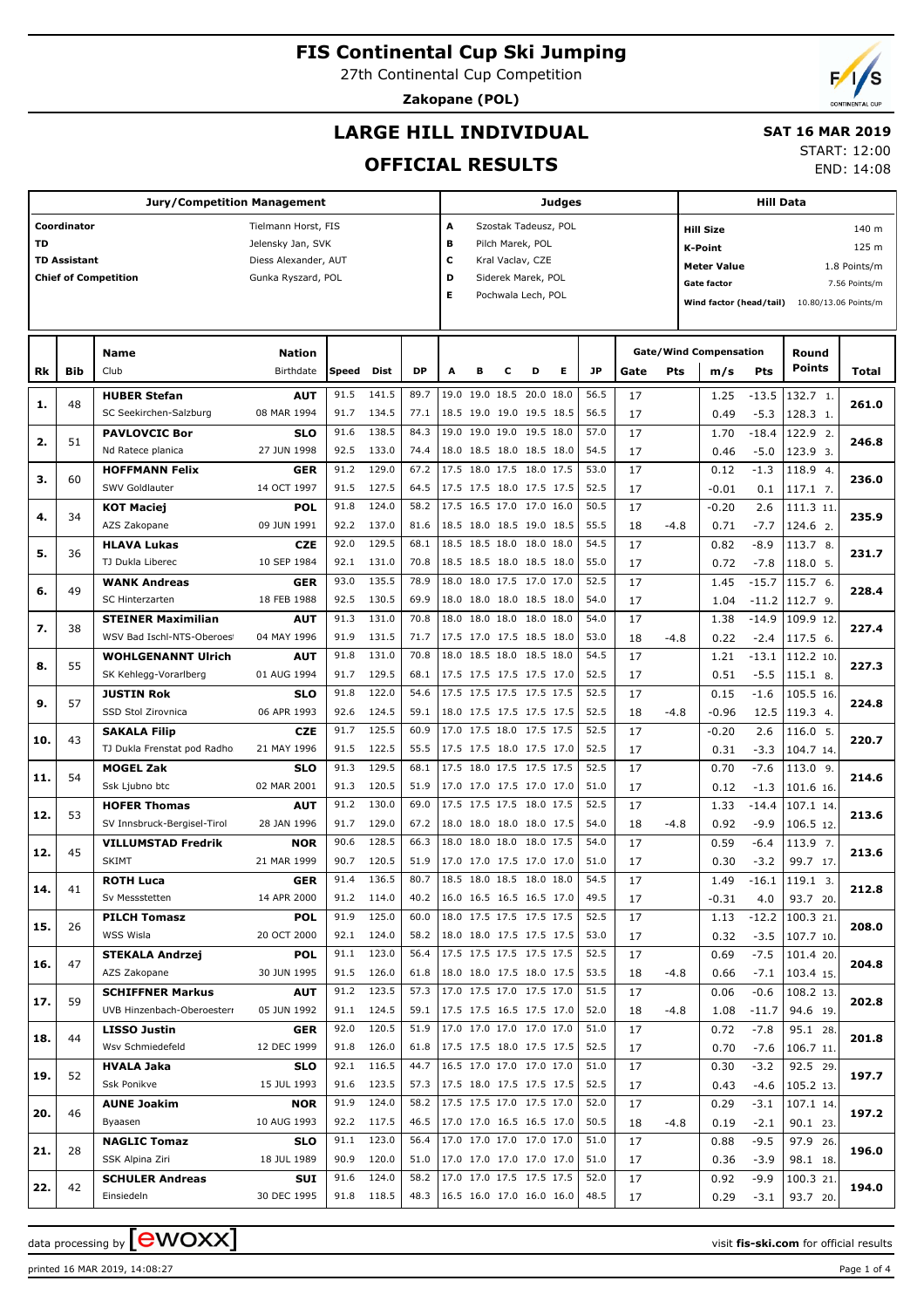27th Continental Cup Competition

**Zakopane (POL)**

## **LARGE HILL INDIVIDUAL**

#### **SAT 16 MAR 2019** START: 12:00

### **OFFICIAL RESULTS**

|           |            |                                  |                            |              | <b>OFFICIAL RESULTS</b> |           |   |   |                          |   |   |      |      |        |                                      |            |                        | END: 14:08 |
|-----------|------------|----------------------------------|----------------------------|--------------|-------------------------|-----------|---|---|--------------------------|---|---|------|------|--------|--------------------------------------|------------|------------------------|------------|
| <b>Rk</b> | <b>Bib</b> | <b>Name</b><br>Club              | <b>Nation</b><br>Birthdate | <b>Speed</b> | <b>Dist</b>             | <b>DP</b> | A | в | C                        | D | Е | JP.  | Gate | Pts    | <b>Gate/Wind Compensation</b><br>m/s | <b>Pts</b> | Round<br><b>Points</b> | Total      |
|           |            |                                  |                            |              |                         |           |   |   |                          |   |   |      |      |        |                                      |            |                        |            |
| 23.       | 35         | <b>KANTYKA Przemyslaw</b>        | <b>POL</b>                 | 91.6         | 123.5                   | 57.3      |   |   | 17.5 18.0 17.5 17.5 17.5 |   |   | 52.5 | 17   |        | 0.89                                 | $-9.6$     | 100.2 23.              | 191.4      |
|           |            | LKS Klimczok Bystra              | 15 DEC 1996                | 91.5         | 116.5                   | 44.7      |   |   | 16.5 17.0 17.0 17.0 17.0 |   |   | 51.0 | 17   |        | 0.42                                 | $-4.5$     | 91.2 22.               |            |
| 24.       | 58         | <b>BAER Moritz</b>               | <b>GER</b>                 | 91.8         | 122.5                   | 55.5      |   |   | 17.5 17.0 17.0 17.5 17.5 |   |   | 52.0 | 17   |        | 0.23                                 | $-2.5$     | 105.0 17.              | 184.4      |
|           |            | SF Gmund-Duernbach               | 16 MAY 1997                | 91.9         | 104.0                   | 22.2      |   |   | 15.0 14.5 15.0 15.5 15.5 |   |   | 45.5 | 18   | $-4.8$ | $-1.26$                              | 16.5       | 79.4 26.               |            |
| 25.       | 16         | <b>CECON Federico</b>            | <b>ITA</b>                 | 91.0         | 121.5                   | 53.7      |   |   | 17.0 17.5 16.5 17.0 17.5 |   |   | 51.5 | 17   |        | 0.65                                 | $-7.0$     | 98.2 25.               | 181.4      |
|           |            | <b>GS FIAMMEGIALLE</b>           | 11 JUN 1994                | 90.9         | 109.5                   | 32.1      |   |   | 16.0 16.0 16.5 16.5 16.5 |   |   | 49.0 | 17   |        | $-0.16$                              | 2.1        | 83.2 24.               |            |
| 26.       | 62         | <b>HAMANN Martin</b>             | <b>GER</b>                 | 91.4         | 120.0                   | 51.0      |   |   | 17.0 16.5 17.0 17.0 17.0 |   |   | 51.0 | 17   |        | 0.33                                 | $-3.6$     | 98.4 24.               | 180.5      |
|           |            | SG Nickelhuette Aue              | 10 APR 1997                | 91.4         | 110.0                   | 33.0      |   |   | 15.0 15.5 15.0 16.0 15.5 |   |   | 46.0 | 17   |        | $-0.24$                              | 3.1        | 82.1 25.               |            |
| 27.       | 4          | <b>JUROSZEK Kacper</b>           | <b>POL</b>                 | 91.8         | 125.0                   | 60.0      |   |   | 17.0 17.5 17.0 17.0 17.5 |   |   | 51.5 | 17   |        | 0.83                                 | $-9.0$     | 102.5 19.              | 178.4      |
|           |            | Wss Wisla                        | 05 JUN 2001                | 92.0         | 109.0                   | 31.2      |   |   | 16.0 16.5 16.5 16.5 16.5 |   |   | 49.5 | 18   | $-4.8$ | 0.00                                 | 0.0        | 75.9 27.               |            |
| 28.       | 11         | <b>MALTSEV Kevin</b>             | <b>EST</b>                 | 91.6         | 126.5                   | 62.7      |   |   | 17.5 17.5 17.5 17.5 17.5 |   |   | 52.5 | 17   |        | 0.98                                 | $-10.6$    | 104.6 18.              | 170.1      |
|           |            | Elva Skiclub                     | 04 JUL 2000                | 91.4         | 92.5                    | 1.5       |   |   | 14.0 14.0 14.5 15.0 15.0 |   |   | 43.5 | 18   | $-4.8$ | $-1.94$                              | 25.3       | 65.5 29.               |            |
| 29.       | 25         | <b>HAUKEDAL Richard</b>          | <b>NOR</b>                 | 91.8         | 124.5                   | 59.1      |   |   | 17.5 18.0 17.5 17.5 17.5 |   |   | 52.5 | 17   |        | 1.47                                 | $-15.9$    | 95.7 27.               | 162.3      |
|           |            | <b>Baekkelagets SK</b>           | 31 AUG 1996                | 91.8         | 105.0                   | 24.0      |   |   | 16.0 16.5 16.5 16.0 17.0 |   |   | 49.0 | 17   |        | 0.59                                 | $-6.4$     | 66.6 28.               |            |
|           | 20         | <b>TROFIMOV Roman Sergeevich</b> | <b>RUS</b>                 | 91.3         | 117.5                   | 46.5      |   |   | 16.5 17.0 17.0 17.5 17.0 |   |   | 51.0 | 17   |        | 0.61                                 | $-6.6$     | 90.9<br>30.            | 90.9       |
| 30.       |            | Sdushor CSP N. Novgorod          | 19 NOV 1989                |              |                         |           |   |   |                          |   |   |      |      |        |                                      |            |                        |            |
|           |            |                                  |                            |              |                         |           |   |   |                          |   |   |      |      |        |                                      |            |                        |            |

|     |              | Not qualified for final round                                   |      |            |      |                          |      |    |                 |      |
|-----|--------------|-----------------------------------------------------------------|------|------------|------|--------------------------|------|----|-----------------|------|
| 31. | 31           | <b>STURSA Vojtech</b><br><b>CZE</b>                             |      | 91.2 117.5 | 46.5 | 16.5 17.0 17.0 17.5 17.0 | 51.0 | 17 | 0.76<br>$-8.2$  | 89.3 |
|     |              | 03 AUG 1995<br>TJ Dukla Liberec                                 |      |            |      |                          |      |    |                 |      |
| 32. | 30           | <b>WESTERHEIM Oscar P</b><br><b>NOR</b>                         |      | 90.9 114.5 | 41.1 | 16.5 16.5 17.0 17.0 17.0 | 50.5 | 17 | 0.31<br>$-3.3$  | 88.3 |
|     |              | 03 JAN 1996<br>Baekkelagets SK                                  |      |            |      |                          |      |    |                 |      |
| 33. | 5            | <b>GRUSZKA Mateusz</b><br><b>POL</b>                            |      | 91.2 116.0 | 43.8 | 16.5 16.5 16.5 16.5 17.0 | 49.5 | 17 | 0.59<br>$-6.4$  | 86.9 |
|     |              | 04 APR 2001<br>Azs Zakopane                                     |      |            |      |                          |      |    |                 |      |
| 34. | 39           | <b>MURANKA Klemens</b><br><b>POL</b>                            |      | 91.2 115.5 | 42.9 | 16.0 16.5 16.5 16.5 17.0 | 49.5 | 17 | 0.54<br>$-5.8$  | 86.6 |
|     |              | TS Wisla Zakopane<br>31 AUG 1994                                |      |            |      |                          |      |    |                 |      |
| 35. | $\mathbf{1}$ | <b>SKUPIEN Damian</b><br><b>POL</b>                             |      | 91.4 114.5 | 41.1 | 16.0 16.5 16.5 16.5 17.5 | 49.5 | 17 | 0.39<br>$-4.2$  | 86.4 |
|     |              | Ts Wisla zakopane<br>21 SEP 1999                                |      |            |      |                          |      |    |                 |      |
| 36. | 56           | <b>BUSKUM Andreas Granerud</b><br><b>NOR</b>                    |      | 90.3 112.5 | 37.5 | 16.0 16.5 16.5 16.5 16.0 | 49.0 | 17 | 0.05<br>$-0.5$  | 86.0 |
|     |              | Lensbygda<br>05 JUN 1996                                        |      |            |      |                          |      |    |                 |      |
| 37. | 21           | <b>RAINER Stefan</b><br><b>AUT</b>                              |      | 90.9 116.5 | 44.7 | 17.0 17.0 17.0 17.0 17.0 | 51.0 | 17 | 0.94<br>$-10.2$ | 85.5 |
|     |              | 15 AUG 1999<br>SV Schwarzach                                    |      |            |      |                          |      |    |                 |      |
| 38. | 33           | <b>KARLEN Gabriel</b><br><b>SUI</b>                             |      | 90.7 112.0 | 36.6 | 16.0 16.5 16.5 16.5 16.5 | 49.5 | 17 | 0.16<br>$-1.7$  | 84.4 |
|     |              | Gstaad<br>10 MAR 1994                                           |      |            |      |                          |      |    |                 |      |
| 39. | 18           | <b>OJALA Juho</b><br><b>FIN</b>                                 |      | 91.0 116.0 | 43.8 | 17.0 17.0 17.0 17.0 17.0 | 51.0 | 17 | 0.99<br>$-10.7$ | 84.1 |
|     |              | Kuusamon Erae-Veikot<br>17 MAR 1995                             |      |            |      |                          |      |    |                 |      |
| 40. | 15           | <b>CONTAMINE Mathis</b><br><b>FRA</b>                           |      | 90.3 113.5 | 39.3 | 16.5 17.0 17.0 16.5 17.0 | 50.5 | 17 | 0.95<br>$-10.3$ | 79.5 |
|     |              | Courchevel<br>14 SEP 2001                                       |      |            |      |                          |      |    |                 |      |
| 41. | 29           | <b>HAZETDINOV Ilmir</b><br><b>RUS</b>                           |      | 91.6 102.5 | 19.5 | 15.5 15.5 16.0 15.5 16.5 | 47.0 | 17 | $-0.59$<br>7.7  | 74.2 |
|     |              | SDUSHOR 33 MOSKOVSKAYA (<br>28 OCT 1991                         |      |            |      |                          |      |    |                 |      |
| 42. | 27           | <b>HAAGEN David</b><br><b>AUT</b>                               |      | 90.5 110.0 | 33.0 | 16.0 16.5 16.5 16.5 17.0 | 49.5 | 17 | 1.15<br>$-12.4$ | 70.1 |
|     |              | 06 APR 2002<br>ESV Muerzzuschlag                                |      |            |      |                          |      |    |                 |      |
| 43. | 24           | <b>PAVLIC Blaz</b><br><b>SLO</b><br>Ssk Mislinja<br>26 FEB 1998 |      | 90.9 106.0 | 25.8 | 15.5 15.5 16.0 15.5 15.5 | 46.5 | 17 | 0.30<br>$-3.2$  | 69.1 |
|     |              | <b>NIZNIK Adam</b><br><b>POL</b>                                |      |            |      |                          |      |    |                 |      |
| 44. | 3            | 07 OCT 2002<br>Ts Wisla zakopane                                |      | 91.1 107.5 | 28.5 | 16.0 16.0 16.0 16.0 17.0 | 48.0 | 17 | 0.78<br>$-8.4$  | 68.1 |
|     |              | <b>KALINICHENKO Vitaliy</b><br><b>UKR</b>                       |      |            |      |                          |      |    |                 |      |
| 45. | 10           | Vorokhta Ski School<br>09 AUG 1993                              |      | 91.1 102.5 | 19.5 | 14.0 14.5 14.5 15.0 15.5 | 44.0 | 17 | $-0.32$<br>4.2  | 67.7 |
|     |              | <b>EGLOFF Luca</b><br><b>SUI</b>                                |      | 92.6 100.0 | 15.0 | 14.5 14.5 15.0 15.5 15.0 | 44.5 |    |                 |      |
| 46. | 40           | 06 JUN 1995<br>Grabserberg                                      |      |            |      |                          |      | 17 | 0.08<br>$-0.9$  | 58.6 |
| 47. | 50           | <b>POGRAJC Andraz</b><br><b>SLO</b>                             | 90.6 | 102.0      | 18.6 | 14.5 14.5 14.5 15.5 15.0 | 44.0 | 17 | 0.39<br>$-4.2$  | 58.4 |
|     |              | 26 SEP 1991<br>SK Zagorje                                       |      |            |      |                          |      |    |                 |      |
|     |              |                                                                 |      |            |      |                          |      |    |                 |      |

data processing by **CWOXX**  $\blacksquare$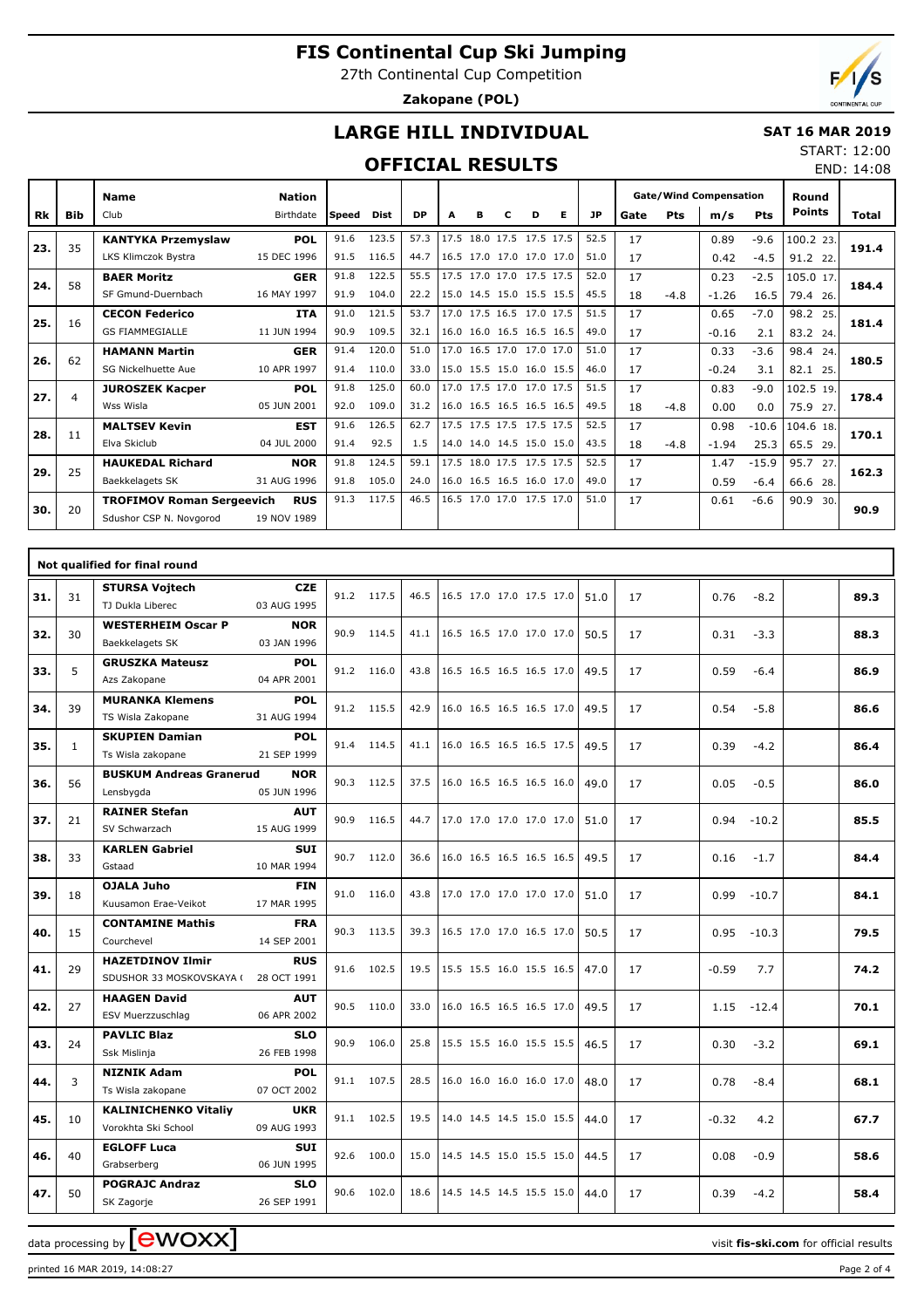27th Continental Cup Competition

**Zakopane (POL)**



## **LARGE HILL INDIVIDUAL**

#### **SAT 16 MAR 2019**

#### **OFFICIAL RESULTS**

START: 12:00 END: 14:08

|           |            | <b>Name</b>                   | <b>Nation</b> |       |       |           |   |   |   |                          |           |      |     | <b>Gate/Wind Compensation</b> |            | Round         |       |
|-----------|------------|-------------------------------|---------------|-------|-------|-----------|---|---|---|--------------------------|-----------|------|-----|-------------------------------|------------|---------------|-------|
| <b>Rk</b> | <b>Bib</b> | Club                          | Birthdate     | Speed | Dist  | <b>DP</b> | A | R | D | Е                        | <b>JP</b> | Gate | Pts | m/s                           | <b>Pts</b> | <b>Points</b> | Total |
| 48.       | 8          | <b>PAPPEL Taavi</b>           | <b>EST</b>    | 91.7  | 101.0 | 16.8      |   |   |   | 15.5 16.0 16.0 15.5 16.5 | 47.5      | 17   |     | 0.57                          | $-6.2$     |               | 58.1  |
|           |            | Nomme Skiclub                 | 27 NOV 1999   |       |       |           |   |   |   |                          |           |      |     |                               |            |               |       |
| 49.       | 13         | <b>DEAN Decker</b>            | <b>USA</b>    | 91.0  | 98.5  | 12.3      |   |   |   | 15.0 15.5 16.0 15.5 16.0 | 47.0      | 17   |     | 0.23                          | $-2.5$     |               | 56.8  |
|           |            | Steamboat Springs winter spor | 08 AUG 2000   |       |       |           |   |   |   |                          |           |      |     |                               |            |               |       |
| 50.       | 22         | <b>GASIENICA Patrick</b>      | <b>USA</b>    | 89.7  | 91.5  | $-0.3$    |   |   |   | 15.5 14.5 16.0 15.0 16.0 | 46.5      | 17   |     | $-0.71$                       | 9.3        |               | 55.5  |
|           |            | Norge Ski club                | 28 NOV 1998   |       |       |           |   |   |   |                          |           |      |     |                               |            |               |       |
| 51.       | 23         | <b>MOLNAR Florian</b>         | <b>HUN</b>    | 91.7  | 92.5  | 1.5       |   |   |   | 14.0 14.0 14.5 15.0 15.0 | 43.5      | 17   |     | $-0.77$                       | 10.1       |               | 55.1  |
|           |            | Koszegi SE                    | 14 MAR 2002   |       |       |           |   |   |   |                          |           |      |     |                               |            |               |       |
| 52.       | 32         | <b>MAKSIMOCHKIN Mikhail</b>   | <b>RUS</b>    | 91.4  | 101.0 | 16.8      |   |   |   | 15.5 15.5 16.0 15.5 16.0 | 47.0      | 17   |     | 0.93                          | $-10.0$    |               | 53.8  |
|           |            | Sdushor CSP N. Novgorod Dina  | 29 AUG 1993   |       |       |           |   |   |   |                          |           |      |     |                               |            |               |       |
| 53.       | 9          | <b>CECON Francesco</b>        | <b>ITA</b>    | 90.0  | 91.5  | $-0.3$    |   |   |   | 14.0 14.5 14.0 15.0 15.0 | 43.5      | 17   |     | $-0.29$                       | 3.8        |               | 47.0  |
|           |            | <b>BACHMANN SCSDRL</b>        | 13 NOV 2001   |       |       |           |   |   |   |                          |           |      |     |                               |            |               |       |
| 54.       | 17         | <b>ALTER Markkus</b>          | <b>EST</b>    | 89.9  | 100.0 | 15.0      |   |   |   | 15.5 15.5 16.0 15.5 16.0 | 47.0      | 17   |     | 1.41                          | $-15.2$    |               | 46.8  |
|           |            | Pohjakotkas Sport society     | 27 JUN 2002   |       |       |           |   |   |   |                          |           |      |     |                               |            |               |       |
| 55.       | 19         | <b>MARUSIAK Yevhen</b>        | <b>UKR</b>    | 90.0  | 93.0  | 2.4       |   |   |   | 15.0 14.5 16.0 15.0 15.5 | 45.5      | 17   |     | 0.34                          | $-3.7$     |               | 44.2  |
|           |            | Verkhovyna Ski school         | 16 MAR 2000   |       |       |           |   |   |   |                          |           |      |     |                               |            |               |       |
| 56.       | 6          | <b>VANSKA Elias</b>           | <b>FIN</b>    | 91.2  | 80.5  | $-20.1$   |   |   |   | 13.5 13.5 13.5 13.0 14.0 | 40.5      | 17   |     | $-0.89$                       | 11.6       |               | 32.0  |
|           |            | Lieksa Ski club               | 20 JUL 1996   |       |       |           |   |   |   |                          |           |      |     |                               |            |               |       |
| 57.       | 12         | <b>SCHARFFS Greyson</b>       | <b>USA</b>    | 90.3  | 88.0  | $-6.6$    |   |   |   | 15.0 15.0 16.0 15.0 16.0 | 46.0      | 17   |     | 1.14                          | $-12.3$    |               | 27.1  |
|           |            | Park City Ski and Snowboard   | 21 DEC 2001   |       |       |           |   |   |   |                          |           |      |     |                               |            |               |       |

|            | Did not start             |           |  |  |  |  |  |  |  |  |  |
|------------|---------------------------|-----------|--|--|--|--|--|--|--|--|--|
| <b>Bib</b> | <b>Name</b>               |           |  |  |  |  |  |  |  |  |  |
| 20         | TROFIMOV Roman Sergeevich | 2nd round |  |  |  |  |  |  |  |  |  |

|            | <b>Disqualified</b>   |           |  |  |  |  |  |  |  |  |  |  |  |
|------------|-----------------------|-----------|--|--|--|--|--|--|--|--|--|--|--|
| <b>Bib</b> | Name                  | Reason    |  |  |  |  |  |  |  |  |  |  |  |
|            | STOSEL Kacper         | SCE4 Suit |  |  |  |  |  |  |  |  |  |  |  |
|            | MYHREN Mats Bjerke    | SCE1 Ski  |  |  |  |  |  |  |  |  |  |  |  |
| 14         | <b>KORHONEN Janne</b> | SCE1 Ski  |  |  |  |  |  |  |  |  |  |  |  |
| 37         | RAIMUND Philipp       | SCE4 Suit |  |  |  |  |  |  |  |  |  |  |  |
| 61         | ZNISZCZOL Aleksander  | SCE1 Ski  |  |  |  |  |  |  |  |  |  |  |  |

|           | <b>Weather Information</b> |      |      |                 |        |              |     |  |  |  |  |  |  |  |  |
|-----------|----------------------------|------|------|-----------------|--------|--------------|-----|--|--|--|--|--|--|--|--|
|           |                            | Snow | Air  | <b>Humidity</b> |        | Wind $[m/s]$ |     |  |  |  |  |  |  |  |  |
|           | Weather                    | [°C] | [°C] | [%]             | Min    | Avg          | Max |  |  |  |  |  |  |  |  |
| 1st round | overcast                   | -8   |      | 78              | $-0.8$ | 0.5          | 1.7 |  |  |  |  |  |  |  |  |
| 2nd round | overcast                   | -8   |      | 76              | $-1.9$ | 0.2          | 1.0 |  |  |  |  |  |  |  |  |

| ۰.<br>۰,<br>× |
|---------------|
|---------------|

|           |      |                 |              |       | Distance [m] |       |      | Speed [km/h] |      | <b>Competitors/Nations</b> |         |                |  |  |
|-----------|------|-----------------|--------------|-------|--------------|-------|------|--------------|------|----------------------------|---------|----------------|--|--|
|           | Gate | <b>Athletes</b> | <b>Falls</b> | Min   | Avg          | Max   | Min  | Avg          | Max  | <b>Entries</b>             | Started | <b>Results</b> |  |  |
| 1st round | 17   | 57              | $\Omega$     | 80.5  | 115.9        | 141.5 | 89.7 | 91.2         | 93.0 | 62/15                      | 62/15   | 57/15          |  |  |
| 2nd round | 18   | 10              | $\Omega$     | 92.5  | 119.5        | 137.0 | 91.1 | 91.8         | 92.6 | 30/10                      | 29/9    | 29/9           |  |  |
|           | 17   | 19              | 0            | 105.0 | 121.9        | 134.5 | 90.7 | 91.6         | 92.5 |                            |         |                |  |  |

data processing by **CWOXX**  $\blacksquare$ 

printed 16 MAR 2019, 14:08:27 Page 3 of 4